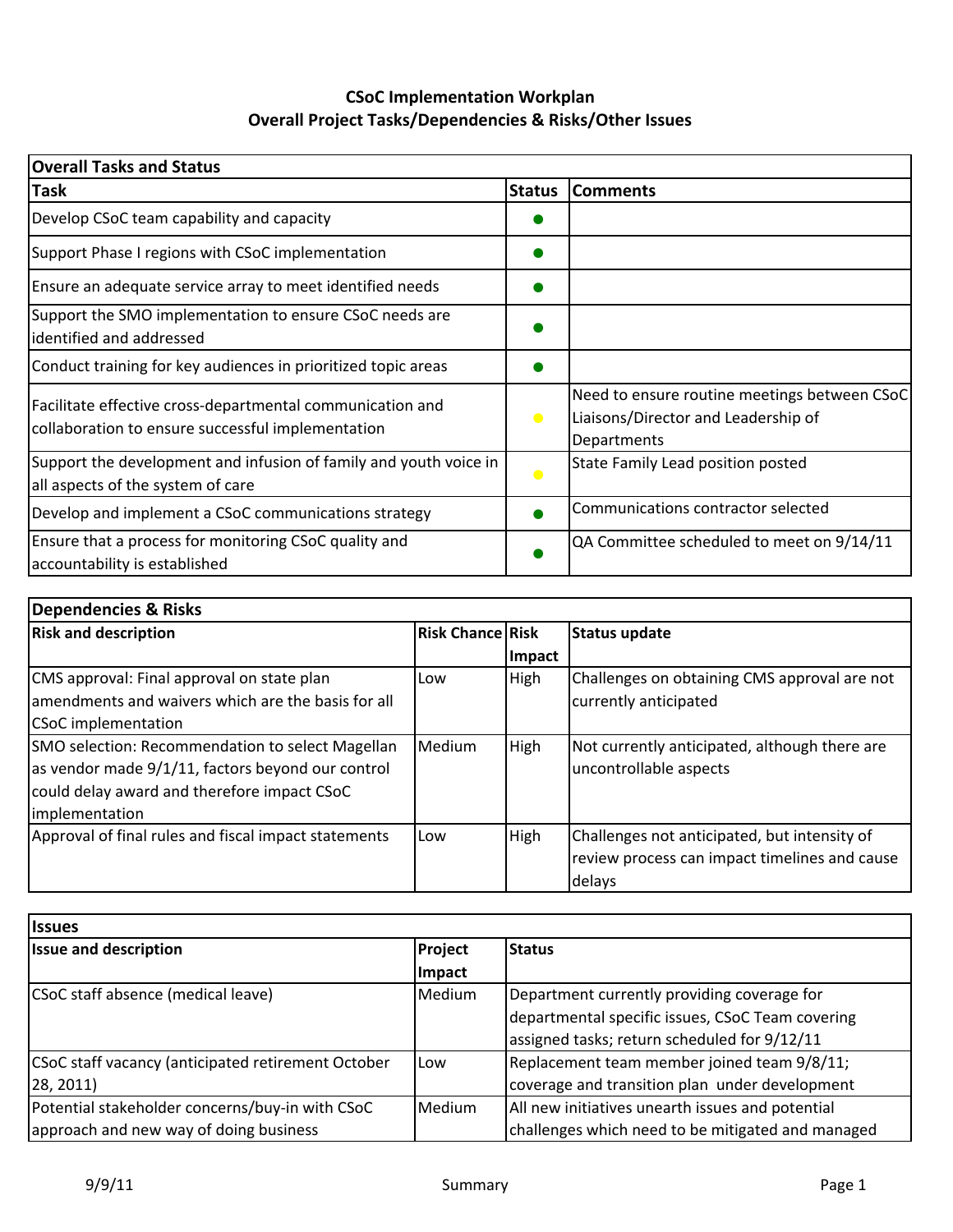|              | <b>CSoC Implementation Workplan</b>                                        |                               |  |                     |             |                                   |  |  |
|--------------|----------------------------------------------------------------------------|-------------------------------|--|---------------------|-------------|-----------------------------------|--|--|
|              |                                                                            |                               |  |                     |             |                                   |  |  |
|              | Task Task                                                                  | Person Responsible Start Date |  | <b>Due Date</b>     | Completion  | Notes/Comments                    |  |  |
| #            |                                                                            |                               |  |                     | <b>Date</b> |                                   |  |  |
| $\mathbf{1}$ | <b>Team Education/Capacity Building/Capability</b>                         |                               |  |                     |             |                                   |  |  |
| 1.1          | Provide foundational information/education on systems                      | Jody Levison-                 |  | 6/6/2011 8/31/2011  | 8/31/2011   |                                   |  |  |
|              | of care to all CSoC team members                                           | Johnson                       |  |                     |             |                                   |  |  |
| 1.2          | Work with individual team members to enhance their                         | Jody Levison-                 |  | 6/6/2011 8/31/2011  | 8/31/2011   |                                   |  |  |
|              | understanding of their and their department's role in the<br><b>CSoC</b>   | Johnson                       |  |                     |             |                                   |  |  |
| 1.3          | Review CSoC organizational structure and ensure                            | Jody Levison-                 |  | 7/1/2011 7/31/2011  | 7/31/2011   |                                   |  |  |
|              | adequate staffing to meet needs                                            | Johnson                       |  |                     |             |                                   |  |  |
| 1.4          | Develop Family Lead role/responsibilities for CSoC Team                    | Jody Levison-                 |  | 7/15/2011 7/31/2011 | 7/31/2011   |                                   |  |  |
|              |                                                                            | Johnson                       |  |                     |             |                                   |  |  |
| 1.5          | Work with OBH Human Resources to develop Family Lead Jody Levison-         |                               |  | 8/8/2011 8/15/2011  | 8/15/2011   |                                   |  |  |
|              | job description                                                            | Johnson                       |  |                     |             |                                   |  |  |
| 1.6          | Recruit and Hire CSoC Family Lead                                          | Jody Levison-                 |  | 8/15/2011 9/30/2011 |             | Approved by Civil Service, posted |  |  |
|              |                                                                            | Johnson                       |  |                     |             | 9/8/11                            |  |  |
| 1.7          | Provide foundational information to CSoC team members Joe Keegan/ Yvonne   |                               |  | 8/1/2011 10/31/2011 |             |                                   |  |  |
|              | on the Department of Children & Family Services                            | Diaz Domingue                 |  |                     |             |                                   |  |  |
| 1.8          | Provide foundational information to CSoC team members Janice Zube          |                               |  | 8/1/2011 10/31/2011 |             |                                   |  |  |
|              | on the Department of Education                                             |                               |  |                     |             |                                   |  |  |
| 1.9          | Provide foundational information to CSoC team members Traci Perry          |                               |  | 8/1/2011 10/31/2011 |             |                                   |  |  |
|              | on the Office of Behavioral Health                                         |                               |  |                     |             |                                   |  |  |
| 1.10         | Provide foundational information to CSoC team members Jacqueline Page      |                               |  | 8/1/2011 10/31/2011 |             |                                   |  |  |
|              | on the Office of Juvenile Justice                                          |                               |  |                     |             |                                   |  |  |
| 1.11         | Provide foundational information to CSoC team members Jim Hussey / Darrell |                               |  | 8/1/2011 10/31/2011 |             |                                   |  |  |
|              | on Medicaid (SPAs, Waivers)                                                | Montgomery                    |  |                     |             |                                   |  |  |
| 1.12         | Develop CSoC team's full understanding of the service                      | Jim Hussey / Darrell          |  | 8/1/2011 10/31/2011 |             |                                   |  |  |
|              | array available under CSoC                                                 | Montgomery                    |  |                     |             |                                   |  |  |
|              |                                                                            |                               |  |                     |             |                                   |  |  |
|              | <b>END OF PROJECT</b>                                                      |                               |  |                     |             |                                   |  |  |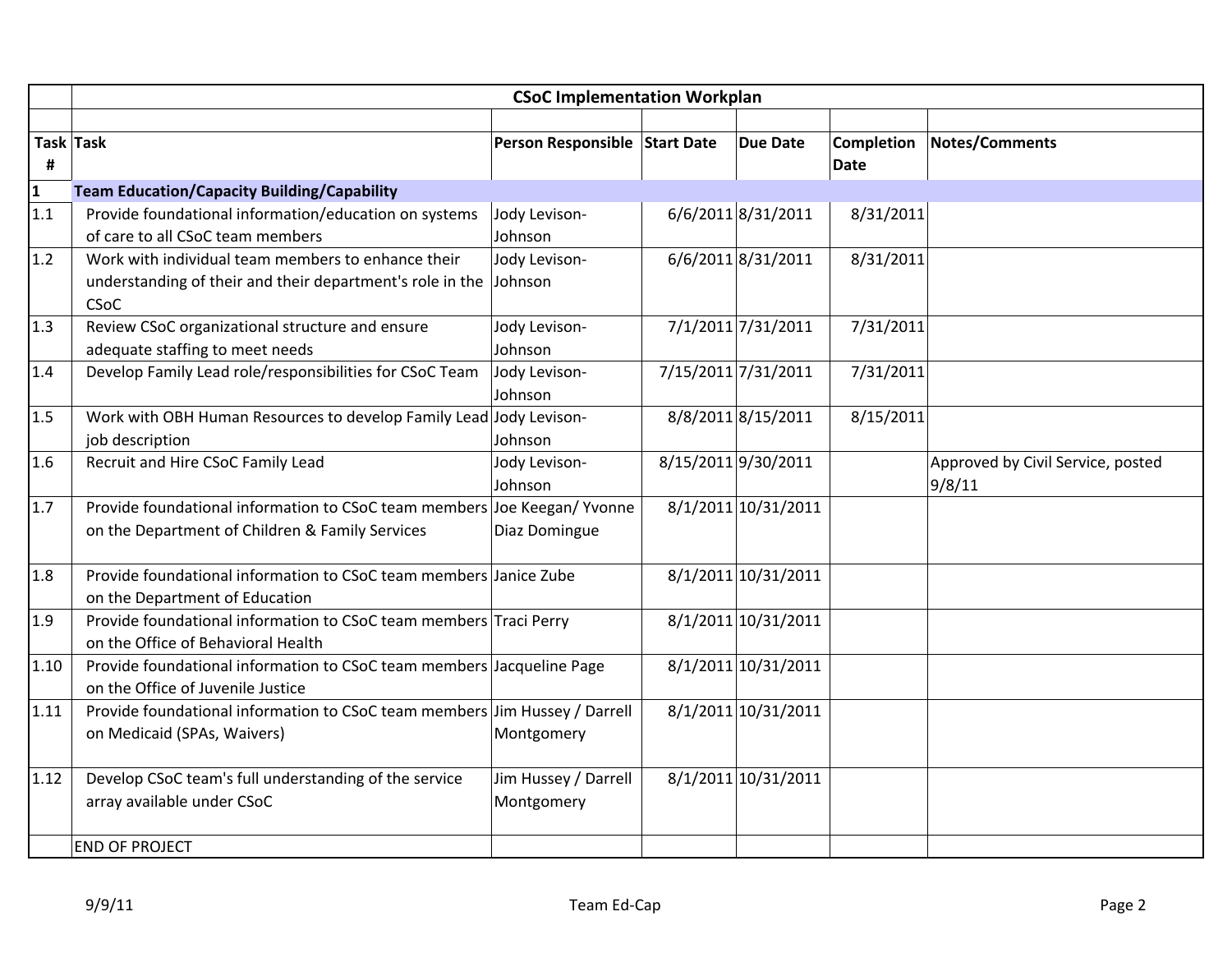|     | <b>CSoC Implementation Workplan</b>                                                                                                                       |                                                    |                    |                                              |                   |                                                                                                                                                                                           |  |
|-----|-----------------------------------------------------------------------------------------------------------------------------------------------------------|----------------------------------------------------|--------------------|----------------------------------------------|-------------------|-------------------------------------------------------------------------------------------------------------------------------------------------------------------------------------------|--|
|     |                                                                                                                                                           |                                                    |                    |                                              |                   |                                                                                                                                                                                           |  |
|     | Task Task                                                                                                                                                 | Person Responsible Start Date                      |                    | <b>Due Date</b>                              | <b>Completion</b> | <b>Notes/Comments</b>                                                                                                                                                                     |  |
| #   |                                                                                                                                                           |                                                    |                    |                                              | Date              |                                                                                                                                                                                           |  |
| 2   | Phase I WAA & FSO implementation                                                                                                                          |                                                    |                    |                                              |                   |                                                                                                                                                                                           |  |
| 2.1 | Assign CSoC Team Liaisons to the five implementing<br>regions                                                                                             | Jody Levison-<br>Johnson                           |                    | 7/8/2011 7/8/2011                            |                   | 7/8/2011 Region 2: Traci Perry (OBH)<br>Region 7: Janice Zube (DOE)<br>Region 8: Yvonne Diaz Domingue<br>(DCFS)<br>Region 9: Jacqueline Page (OJJ)<br>Jefferson Parish: Joe Keegan (DCFS) |  |
| 2.2 | Conduct initial outreach via email/telephone with<br>implementing regions                                                                                 | <b>CSoC Liaisons</b>                               | 7/11/2011 Weeks of | $7/11$ and<br>7/18/11                        | 7/25/2011         |                                                                                                                                                                                           |  |
| 2.3 | Hold initial face-to-face meetings with representatives<br>from the region, WAA and FSO                                                                   | <b>CSoC Liaisons &amp;</b><br><b>CSoC Director</b> |                    | 8/1/2011 Weeks of<br>$8/1, 8/8$ &<br>8/15/11 |                   | 8/16/2011 Region 2: 8/10/11<br>Region 7: 8/1/11<br>Region 8: 8/12/11<br>Region 9: 8/11/11 (YDD & JLJ)<br>Jefferson Parish: 8/16/11                                                        |  |
| 2.4 | Identify initial technical assistance and training needs for<br>each region                                                                               | <b>CSoC Liaisons &amp;</b><br><b>CSoC Director</b> | $8/1/2011$ Ongoing |                                              | Ongoing           |                                                                                                                                                                                           |  |
| 2.5 | Develop initial individualized training and technical<br>assistance plans for each region                                                                 | <b>CSoC Liaisons</b>                               |                    | 8/16/2011 10/31/2011                         |                   |                                                                                                                                                                                           |  |
| 2.6 | Create templates to support implementation across<br>region (job descriptions, policies/practices, community<br>team development)                         | <b>CSoC Liaisons &amp;</b><br><b>CSoC Director</b> |                    | 8/8/2011 9/30/2011                           |                   |                                                                                                                                                                                           |  |
|     | Plan Implementation Institute (logistics, agenda,                                                                                                         | <b>CSoC Liaisons &amp;</b>                         |                    | 6/15/2011 10/4/2011                          |                   |                                                                                                                                                                                           |  |
| 2.7 | speakers, handouts, etc.)                                                                                                                                 | <b>CSoC Director</b>                               |                    |                                              |                   |                                                                                                                                                                                           |  |
| 2.8 | Hold Implementation Institute to provide consistent<br>foundational information, ensure community planning<br>time and begin learning community structure | <b>CSoC Liaisons &amp;</b><br><b>CSoC Director</b> |                    | 10/5/2011 10/7/2011                          |                   | Institute will be held in October, these<br>dates are tentative                                                                                                                           |  |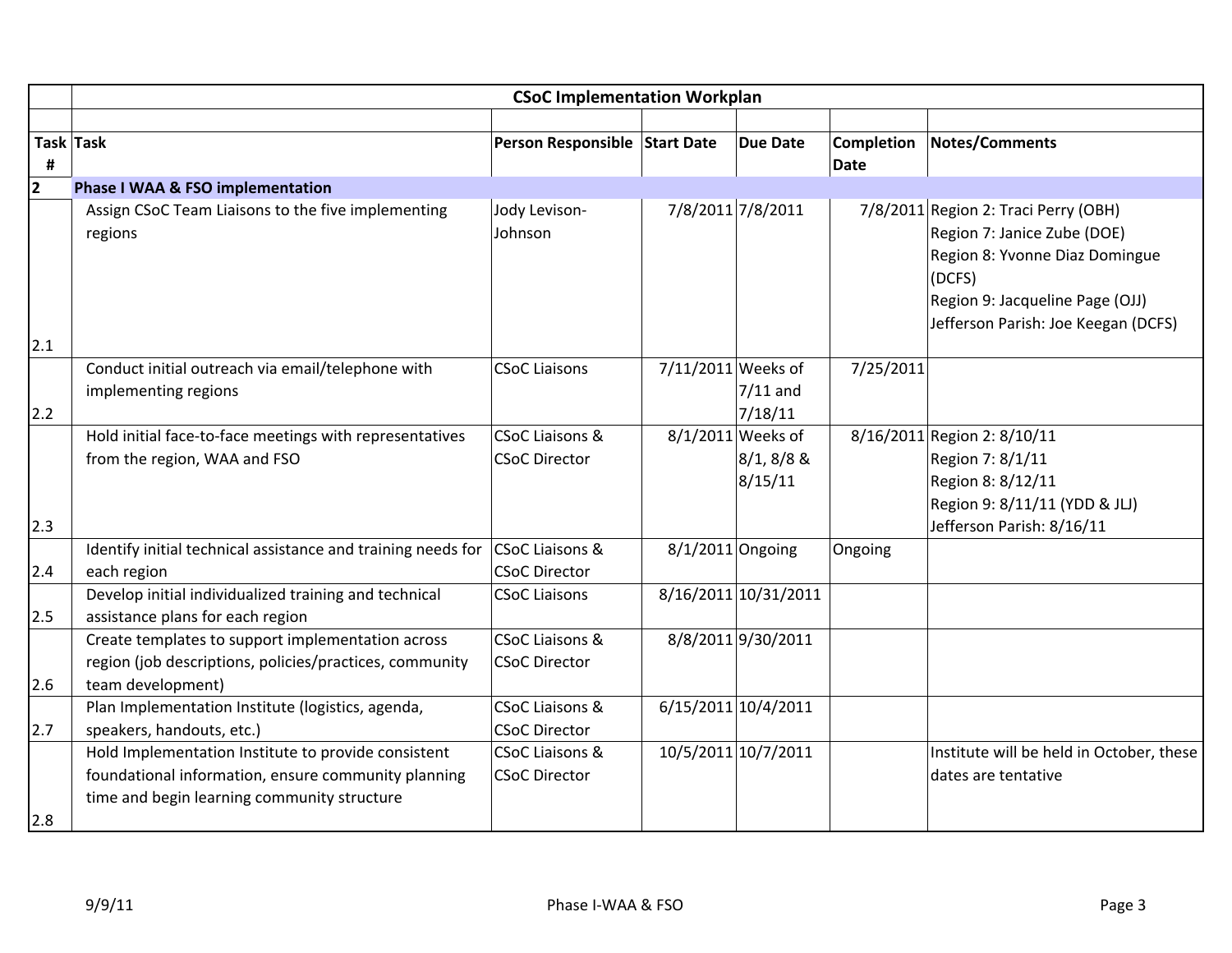|      | <b>CSoC Implementation Workplan</b>                                        |                               |  |                              |                   |                                    |  |  |
|------|----------------------------------------------------------------------------|-------------------------------|--|------------------------------|-------------------|------------------------------------|--|--|
|      |                                                                            |                               |  |                              |                   |                                    |  |  |
|      | Task Task                                                                  | Person Responsible Start Date |  | <b>Due Date</b>              | <b>Completion</b> | <b>Notes/Comments</b>              |  |  |
| #    |                                                                            |                               |  |                              | <b>Date</b>       |                                    |  |  |
| 2    | <b>Phase I WAA &amp; FSO implementation</b>                                |                               |  |                              |                   |                                    |  |  |
|      | Provide initial support/facilitation (as needed) to regional CSoC Liaisons |                               |  | 8/22/2011 10/31/2011 Ongoing |                   |                                    |  |  |
| 2.9  | <b>Community Teams</b>                                                     |                               |  |                              |                   |                                    |  |  |
|      | Convene learning community calls/webinars across                           | <b>CSoC Liaisons &amp;</b>    |  | 10/17/2011 10/31/2011        |                   |                                    |  |  |
| 2.10 | regions                                                                    | <b>CSoC Director</b>          |  |                              |                   |                                    |  |  |
|      | Convene affinity group calls/webinars across regions                       | CSoC Liaisons &               |  | 10/17/2011 10/31/2011        |                   |                                    |  |  |
| 2.11 |                                                                            | <b>CSoC Director</b>          |  |                              |                   |                                    |  |  |
|      | Identify minimum data set that includes key outcomes                       | <b>CSoC Liaisons &amp;</b>    |  | 7/1/2011 10/31/2011          |                   | Will require input from Governance |  |  |
|      | and indicators for WAAs and FSOs                                           | <b>CSoC Director</b>          |  |                              |                   | Board, QA committee and WAA/FSOs   |  |  |
| 2.12 |                                                                            |                               |  |                              |                   |                                    |  |  |
|      | Establish referral process for Independent Evaluations,                    | Jody Levison-                 |  | 9/30/2011 12/31/2011         |                   |                                    |  |  |
|      | WAAs and FSOs                                                              | Johnson/Tony                  |  |                              |                   |                                    |  |  |
| 2.13 |                                                                            | Speier/SMO                    |  |                              |                   |                                    |  |  |
|      | Create process for identifying potential CSoC enrollees                    | Jody Levison-                 |  | 9/30/2011 12/31/2011         |                   |                                    |  |  |
| 2.14 | and determining eligibility for CSoC                                       | Johnson                       |  |                              |                   |                                    |  |  |
|      | Establish communication protocols for WAA, FSO and                         | <b>CSoC Liaisons</b>          |  | 10/30/2011 12/31/2011        |                   |                                    |  |  |
| 2.15 | Independent Evaluators                                                     |                               |  |                              |                   |                                    |  |  |
|      | <b>Establish Barriers process</b>                                          | Jody Levison-                 |  | 10/30/2011 12/31/2011        |                   |                                    |  |  |
| 2.16 |                                                                            | Johnson                       |  |                              |                   |                                    |  |  |
|      | Assign any identified issues to proper group or person                     | CSoC Liaisons &               |  | 11/1/2011 1/15/2012          | Ongoing           |                                    |  |  |
| 2.17 |                                                                            | <b>CSoC Director</b>          |  |                              |                   |                                    |  |  |
|      | Report identified issues needing policy level intervention                 | Jody Levison-                 |  | 1/15/2012 1/31/2012          | Ongoing           |                                    |  |  |
| 2.18 | to the Governance Board                                                    | Johnson                       |  |                              |                   |                                    |  |  |
|      | Resolve policy level issues                                                | <b>State Governance</b>       |  | 11/1/2011 1/31/2012          | Ongoing           |                                    |  |  |
| 2.19 |                                                                            | <b>Board</b>                  |  |                              |                   |                                    |  |  |
|      | Develop and finalize WAA enrollment procedures                             | Jody Levison-                 |  | 9/30/2011 12/31/2011         |                   |                                    |  |  |
|      |                                                                            | Johnson / Tony                |  |                              |                   |                                    |  |  |
| 2.20 |                                                                            | Speier / SMO                  |  |                              |                   |                                    |  |  |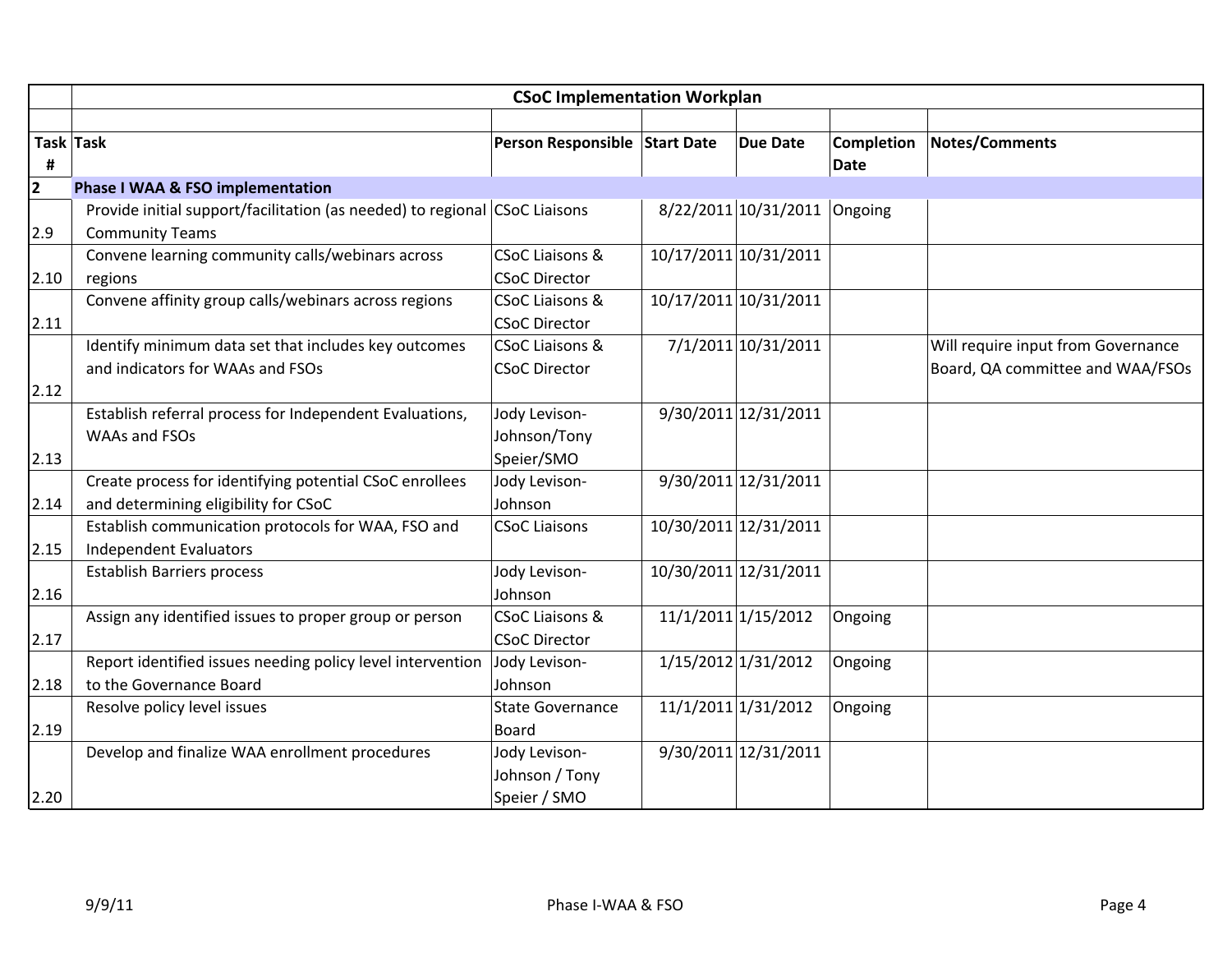|                         | <b>CSoC Implementation Workplan</b>                   |                               |                    |                      |                   |                           |  |  |
|-------------------------|-------------------------------------------------------|-------------------------------|--------------------|----------------------|-------------------|---------------------------|--|--|
|                         |                                                       |                               |                    |                      |                   |                           |  |  |
|                         | Task Task                                             | Person Responsible Start Date |                    | <b>Due Date</b>      | <b>Completion</b> | <b>Notes/Comments</b>     |  |  |
| #                       |                                                       |                               |                    |                      | <b>Date</b>       |                           |  |  |
| $\overline{\mathbf{2}}$ | <b>Phase I WAA &amp; FSO implementation</b>           |                               |                    |                      |                   |                           |  |  |
|                         | Develop and finalize service referral policies and    | Jody Levison-                 |                    | 9/30/2011 12/31/2011 |                   |                           |  |  |
|                         | procedures                                            | Johnson / Tony                |                    |                      |                   |                           |  |  |
| 2.21                    |                                                       | Speier / SMO                  |                    |                      |                   |                           |  |  |
| 2.22                    | Begin Waiver eligibility determinations               | Charlene Gradney              | 12/1/2011 1/1/2012 |                      |                   |                           |  |  |
|                         | Offer Wraparound Orientation sessions for all regions | Marlene Matarese              |                    | 1/1/2012 1/31/2012   |                   |                           |  |  |
|                         |                                                       | (Innovations                  |                    |                      |                   |                           |  |  |
|                         |                                                       | Institute)                    |                    |                      |                   |                           |  |  |
| 2.23                    |                                                       |                               |                    |                      |                   |                           |  |  |
|                         | Offer Wraparound Facilitation, Family Support         | <b>Marlene Matarese</b>       |                    | 2/1/2012 2/28/2012   |                   |                           |  |  |
|                         | Organization and Community Fundamentals training for  | (Innovations                  |                    |                      |                   |                           |  |  |
|                         | all regions                                           | Institute)                    |                    |                      |                   |                           |  |  |
| 2.24                    |                                                       |                               |                    |                      |                   |                           |  |  |
|                         | Offer Cultural and Linguistic Competence training for | Vivian Jackson                |                    | 2/1/2012 2/28/2012   |                   |                           |  |  |
|                         | CSoC Liaisons, Governance Board and all regions       | (Georgetown)                  |                    |                      |                   |                           |  |  |
| 2.25                    | Offer CANS training for WAAs, FSOs and                | John Lyons                    |                    | 2/1/2012 2/28/2012   |                   |                           |  |  |
| 2.26                    | Agency/Community partners                             |                               |                    |                      |                   |                           |  |  |
|                         | Support staffing and implementation issues within the | <b>CSoC Liaisons &amp;</b>    |                    | 8/1/2011 1/1/2012    | Ongoing           |                           |  |  |
| 2.27                    | Wraparound agencies                                   | <b>CSoC Director</b>          |                    |                      |                   |                           |  |  |
|                         | Support staffing and implementation needs within the  | <b>CSoC Liaisons &amp;</b>    |                    | $8/1/2011$ 1/1/2012  | Ongoing           |                           |  |  |
| 2.28                    | <b>Family Support organizations</b>                   | <b>CSoC Director</b>          |                    |                      |                   |                           |  |  |
|                         | Participate in the preliminary Needs Assessment/Gaps  | CSoC Team &                   |                    | 9/1/2011 1/1/2012    |                   |                           |  |  |
|                         | Analysis process to identify EBPs for implementation  | Regions                       |                    |                      |                   |                           |  |  |
| 2.29                    |                                                       |                               |                    |                      |                   |                           |  |  |
|                         | Review results from preliminary Needs Assessment/Gaps | Pete Calamari /Jody           |                    | 1/1/2012 2/1/2012    |                   | Perhaps involvement of QA |  |  |
|                         | Analysis and formulate recommendations regarding      | Levison-Johnson               |                    |                      |                   | Committee or other cross- |  |  |
|                         | priority EBPs for implementation                      |                               |                    |                      |                   | departmental team         |  |  |
| 2.30                    |                                                       |                               |                    |                      |                   |                           |  |  |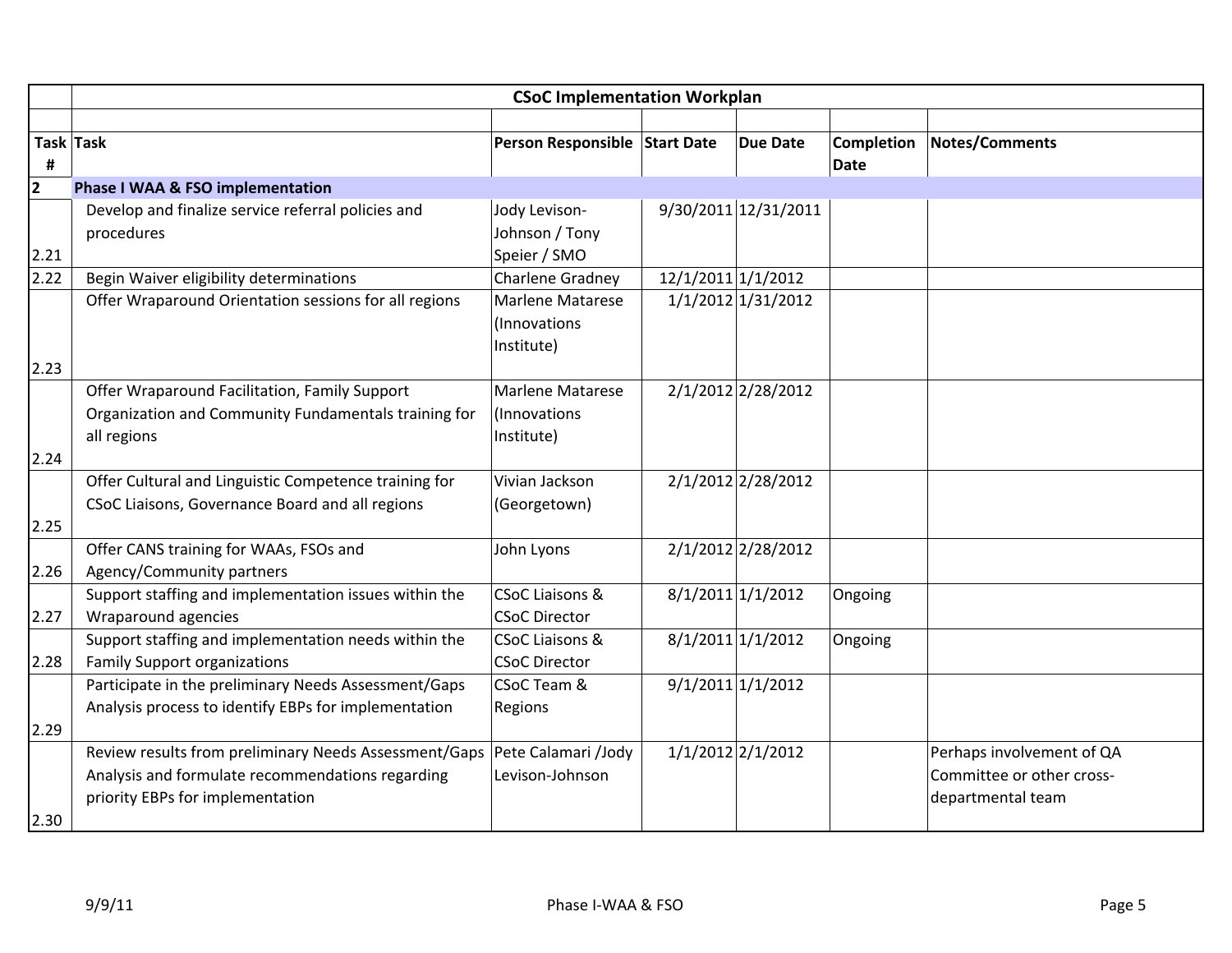|                | <b>CSoC Implementation Workplan</b>                  |                               |                       |          |                   |                |  |  |  |
|----------------|------------------------------------------------------|-------------------------------|-----------------------|----------|-------------------|----------------|--|--|--|
|                |                                                      |                               |                       |          |                   |                |  |  |  |
|                | Task Task                                            | Person Responsible Start Date |                       | Due Date | <b>Completion</b> | Notes/Comments |  |  |  |
| #              |                                                      |                               |                       |          | <b>Date</b>       |                |  |  |  |
| $\overline{2}$ | <b>Phase I WAA &amp; FSO implementation</b>          |                               |                       |          |                   |                |  |  |  |
|                | Begin Wraparound and Family support service delivery | <b>WAA/FSO providers</b>      | $3/1/2012$ $3/1/2012$ |          |                   |                |  |  |  |
| 2.31           |                                                      |                               |                       |          |                   |                |  |  |  |
|                |                                                      |                               |                       |          |                   |                |  |  |  |
|                |                                                      |                               |                       |          |                   |                |  |  |  |
|                | <b>END OF PROJECT</b>                                |                               |                       |          |                   |                |  |  |  |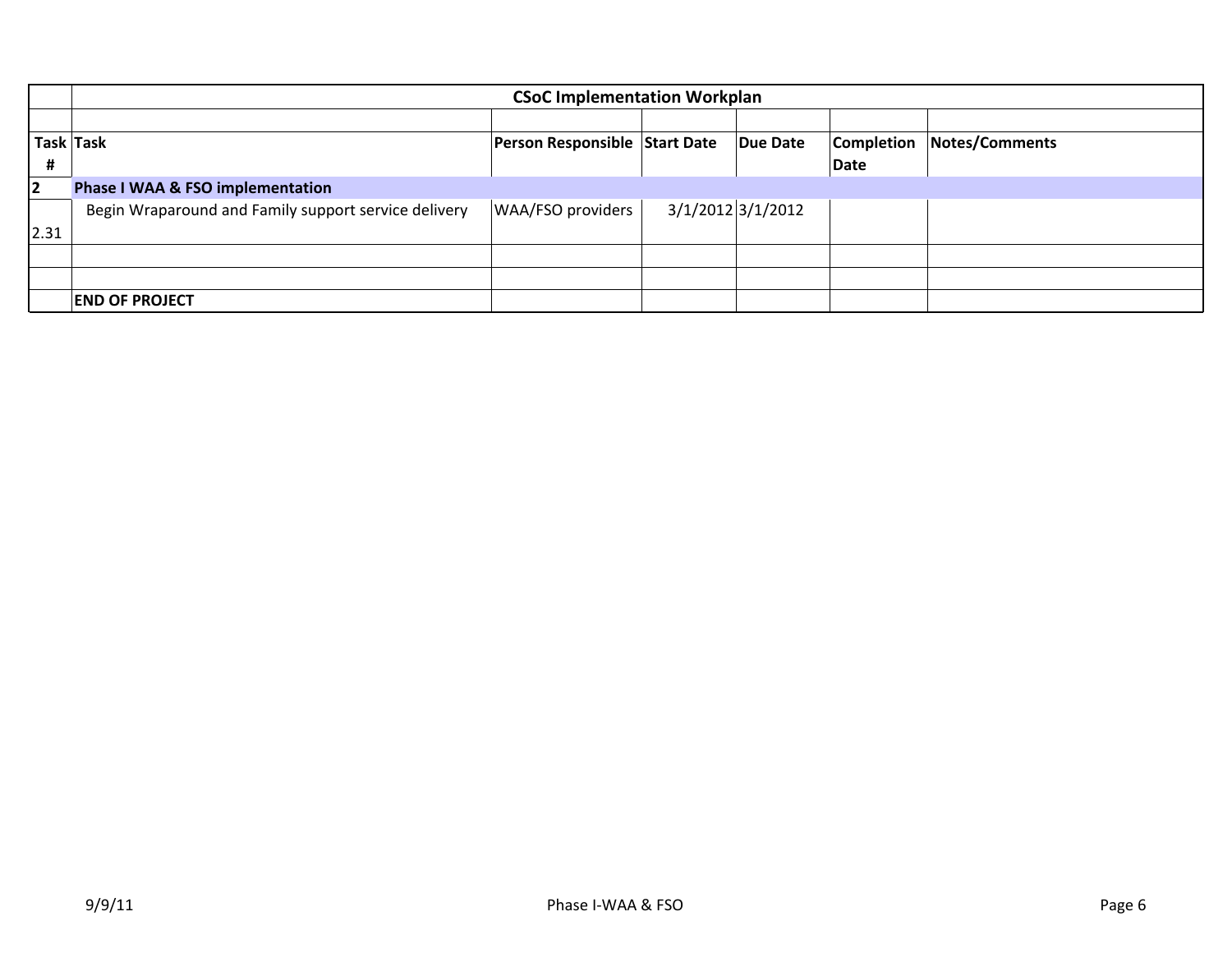|                | <b>CSoC Implementation Workplan</b>                                                                     |                                                    |                   |                      |                    |                                                                                                                           |  |  |
|----------------|---------------------------------------------------------------------------------------------------------|----------------------------------------------------|-------------------|----------------------|--------------------|---------------------------------------------------------------------------------------------------------------------------|--|--|
| Task Task<br># |                                                                                                         | Person Responsible Start Date                      |                   | <b>Due Date</b>      | Completion<br>Date | <b>Notes/Comments</b>                                                                                                     |  |  |
| 3              | <b>Service array</b>                                                                                    |                                                    |                   |                      |                    |                                                                                                                           |  |  |
| 3.1            | <b>Finalize Service Definitions for CSoC</b>                                                            | Darrell Montgomery<br>/ Jim Hussey                 | 6/1/2011 9/1/2011 |                      |                    | Department reps will participate to<br>ensure departments needs/issues are<br>addressed and appropriately<br>responded to |  |  |
| 3.2            | Finalize rates for all services                                                                         | Darrell Montgomery<br>/ Mary Norris                | 7/1/2011 9/1/2011 |                      |                    | Department reps will participate to<br>ensure departments needs/issues are<br>addressed and appropriately<br>responded to |  |  |
| 3.3            | Finalize and receive approval of Authorities documents                                                  | <b>Darrell Montgomery</b><br>/ Dee York            |                   | 6/1/2011 10/15/2011  |                    | Department reps will participate to<br>ensure departments needs/issues are<br>addressed and appropriately<br>responded to |  |  |
| 3.4            | Finalize provider certification process                                                                 | Tony Speier /<br>Rochelle Dunham                   |                   | 7/1/2011 10/31/2011  |                    | Department reps will participate to<br>ensure departments needs/issues are<br>addressed and appropriately<br>responded to |  |  |
| 3.5            | Finalize provider credentialing process                                                                 | <b>Tony Speier</b>                                 |                   | 7/1/2011 10/31/2011  |                    | Department reps will participate to<br>ensure departments needs/issues are<br>addressed and appropriately<br>responded to |  |  |
| 3.6            | Finalize licensing standards                                                                            | Erin Rabalais                                      |                   | 7/1/2011 11/30/2011  |                    | Department reps will participate to<br>ensure departments needs/issues are<br>addressed and appropriately<br>responded to |  |  |
| 3.7            | Establish eligibility processes for CSoC that ensure<br>appropriate financing/billing for all enrollees | SMO                                                |                   | 10/1/2011 11/30/2011 |                    | Operations workgroup task                                                                                                 |  |  |
| 3.8            | Ensure state departments' priority needs for service<br>development are addressed                       | <b>CSoC Liaisons &amp;</b><br><b>CSoC Director</b> |                   | 7/1/2011 1/31/2012   | Ongoing            | Examples: Infant Mental Health,<br>LaMod, etc.                                                                            |  |  |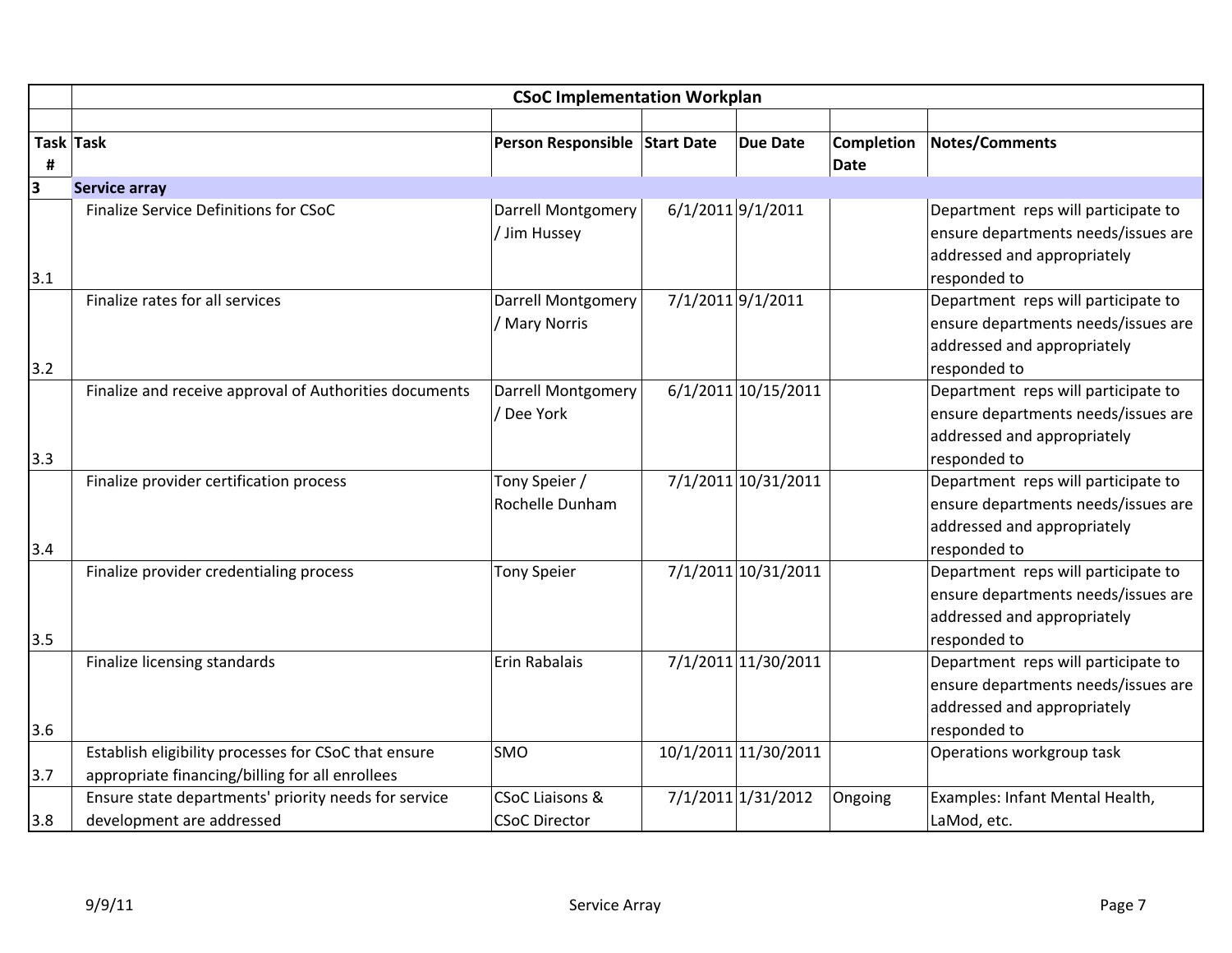|      | <b>CSoC Implementation Workplan</b>                                                                                                       |                                                    |                      |                       |                   |                                                                                                                           |  |
|------|-------------------------------------------------------------------------------------------------------------------------------------------|----------------------------------------------------|----------------------|-----------------------|-------------------|---------------------------------------------------------------------------------------------------------------------------|--|
|      | Task Task                                                                                                                                 | Person Responsible Start Date                      |                      | <b>Due Date</b>       | <b>Completion</b> | <b>Notes/Comments</b>                                                                                                     |  |
| #    |                                                                                                                                           |                                                    |                      |                       | <b>Date</b>       |                                                                                                                           |  |
| 3    | <b>Service array</b>                                                                                                                      |                                                    |                      |                       |                   |                                                                                                                           |  |
| 3.1  | Finalize Service Definitions for CSoC                                                                                                     | Darrell Montgomery<br>/ Jim Hussey                 |                      | $6/1/2011$ 9/1/2011   |                   | Department reps will participate to<br>ensure departments needs/issues are<br>addressed and appropriately<br>responded to |  |
|      | Provide CSoC training to all providers in the network                                                                                     | <b>CSoC Liaisons &amp;</b><br><b>CSoC Director</b> |                      | 10/1/2011 1/31/2012   |                   | Fundamentals of CSoC, participation in<br>child & family teams, etc.                                                      |  |
| 3.9  |                                                                                                                                           |                                                    |                      |                       |                   |                                                                                                                           |  |
| 3.10 | Offer CANS Comprehensive Training to independent<br>assessors in the regions and others                                                   | John Lyons                                         |                      | 2/1/2012 2/28/2012    |                   |                                                                                                                           |  |
| 3.11 | Support the provision of training for providers and LEAs<br>to ensure successful transition to Medicaid (billing,<br>documentation, etc.) | Ken Saucier                                        | 10/15/2011 1/31/2012 |                       |                   |                                                                                                                           |  |
| 3.12 | Support the provision of training for providers to ensure<br>certification and credentialing                                              | Tony Speier /<br>Rochelle Dunham                   | 10/15/2011 1/31/2012 |                       |                   | Develop Essential Learning modules,<br>offer in-person sessions, etc.                                                     |  |
| 3.13 | Finalize and publish rules for CSoC                                                                                                       | <b>Darrell Montgomery</b><br>/ Dee York            |                      | 7/1/2011 2/20/2012    |                   | Department reps will participate to<br>ensure departments needs/issues are<br>addressed and appropriately<br>responded to |  |
| 3.14 | Participate in the Needs Assessment/Gaps Analysis<br>process to identify EBPs for implementation                                          | Jody Levison-<br>Johnson                           |                      | TBD by SMO TBD by SMO |                   | Ensure participation by CSoC reps and<br>regions                                                                          |  |
| 3.15 | Review results from Needs Assessment/Gaps Analysis<br>and formulate recommendations regarding priority EBPs<br>for implementation         | Pete Calamari / Jody TBD<br>Levison-Johnson        |                      | <b>TBD</b>            |                   | Perhaps involvement of QA<br>Committee or other cross-<br>departmental team                                               |  |
| 3.16 | Review recommendations for EBPs and offer input                                                                                           | <b>State Governance</b><br>Board                   | TBD                  | TBD                   |                   |                                                                                                                           |  |
|      | <b>END OF PROJECT</b>                                                                                                                     |                                                    |                      |                       |                   |                                                                                                                           |  |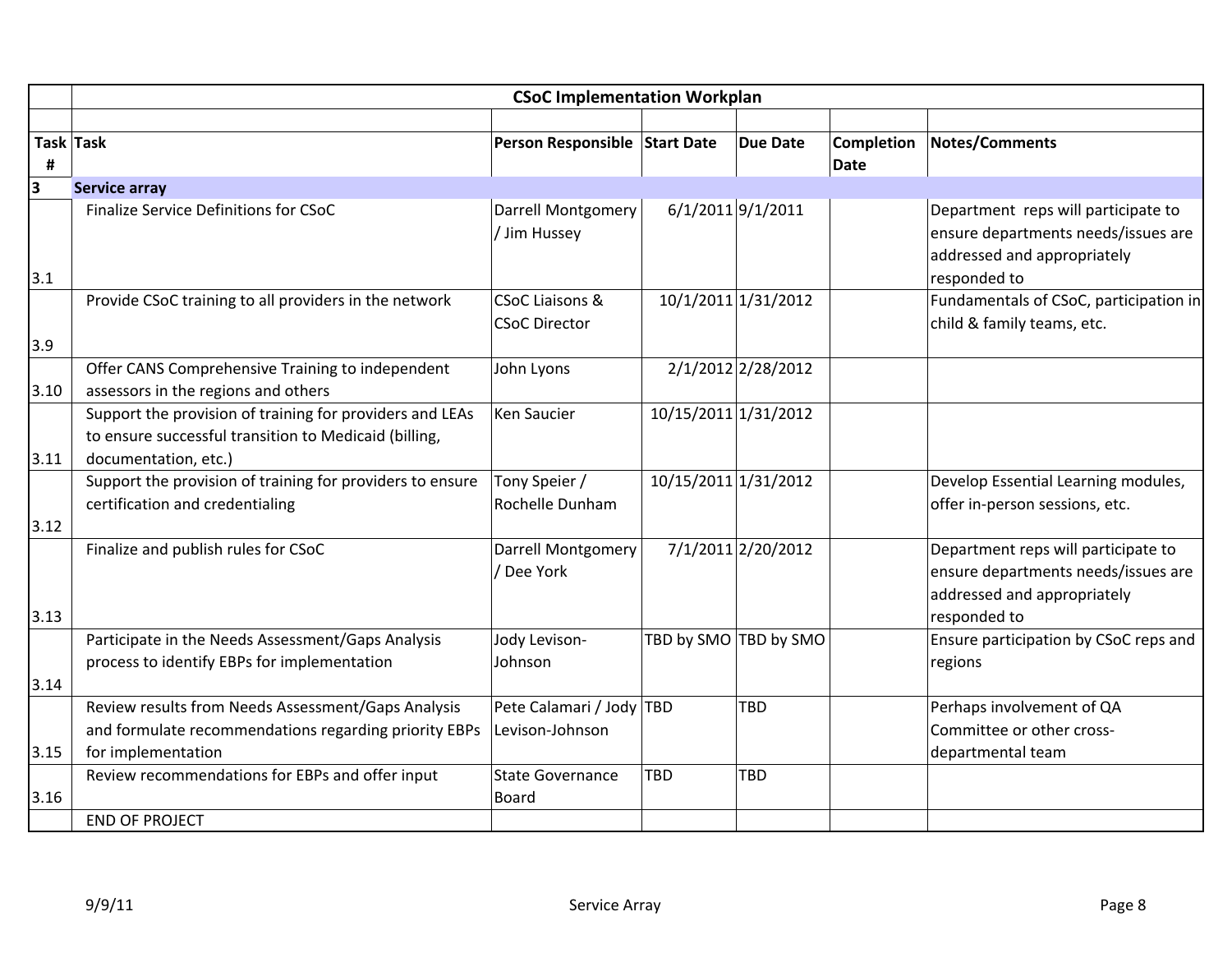|           | <b>CSoC Implementation Workplan</b>                        |                               |                      |                      |                   |                                                 |  |
|-----------|------------------------------------------------------------|-------------------------------|----------------------|----------------------|-------------------|-------------------------------------------------|--|
|           |                                                            |                               |                      |                      |                   |                                                 |  |
| Task Task |                                                            | Person Responsible Start Date |                      | <b>Due Date</b>      | <b>Completion</b> | <b>Notes/Comments</b>                           |  |
| #         |                                                            |                               |                      |                      | Date              |                                                 |  |
| 4         | <b>Statewide Management Organization</b>                   |                               |                      |                      |                   |                                                 |  |
| 4.1       | <b>Issue SMO Request for Proposals</b>                     | Joe Comaty                    |                      | 4/1/2011 7/8/2011    | 7/8/2011          |                                                 |  |
| 4.2       | Vendor questions due to OBH                                | Joe Comaty                    |                      | 7/8/2011 7/15/2011   | 7/15/2011         |                                                 |  |
| 4.3       | Post answers to vendor questions                           | Joe Comaty                    |                      | 7/15/2011 7/29/2011  | 7/29/2011         |                                                 |  |
| 4.4       | Vendor Proposals due                                       | Joe Comaty                    |                      | 8/15/2011 8/15/2011  | 8/15/2011         |                                                 |  |
|           | Convene and facilitate proposal review committee to        | Joe Comaty                    |                      | 8/17/2011 8/26/2011  |                   | 8/25/2011 All departments to provide 3 reps for |  |
|           | score responses                                            |                               |                      |                      |                   | scoring, CSoC Director to participate           |  |
| 4.5       |                                                            |                               |                      |                      |                   |                                                 |  |
| 4.6       | SMO vendor selected and notified                           | <b>Joe Comaty</b>             | 8/26/2011 9/6/2011   |                      | 9/1/2011          |                                                 |  |
|           | Elicit other department input to be used in vendor         | Joe Comaty                    |                      | 9/6/2011 9/30/2011   |                   |                                                 |  |
| 4.7       | contract negotiation                                       |                               |                      |                      |                   |                                                 |  |
| 4.8       | Contract in place with selected vendor                     | Joe Comaty                    |                      | 9/6/2011 9/30/2011   |                   |                                                 |  |
|           | Determine department information needs (data capture       | Jody Levison-                 |                      | 9/6/2011 11/30/2011  |                   | Involve QA Committee and other                  |  |
|           | for key outcomes/indicators and other reporting needs)     | Johnson / SMO                 |                      |                      |                   | department reps as needed                       |  |
| 4.9       |                                                            |                               |                      |                      |                   |                                                 |  |
|           | Finalize assessment processes for CSoC                     | Jody Levison-                 |                      | 9/6/2011 11/30/2011  |                   | Consider flags that result in specialized       |  |
|           |                                                            | Johnson / SMO                 |                      |                      |                   | assessment (SAVRY, sex offender                 |  |
| 4.10      |                                                            |                               |                      |                      |                   | assessment, etc.                                |  |
|           | Finalize processes for eligibility determinations for CSoC | Jody Levison-                 |                      | 9/30/2011 12/31/2011 |                   | Use existing Operations Workgroup or            |  |
|           |                                                            | Johnson / Charlene            |                      |                      |                   | associated sub workgroups; build on             |  |
|           |                                                            | Gradney / SMO                 |                      |                      |                   | eligibility roster work completed to            |  |
| 4.11      |                                                            |                               |                      |                      |                   | date                                            |  |
|           | Finalize CSoC enrollment process including referral        | Jody Levison-                 |                      | 9/30/2011 12/31/2011 |                   | Use existing Operations Workgroup or            |  |
|           | process for Independent Evaluations, WAAs and FSOs         | Johnson / Charlene            |                      |                      |                   | associated sub workgroups                       |  |
|           |                                                            | Gradney / SMO                 |                      |                      |                   |                                                 |  |
| 4.12      |                                                            |                               |                      |                      |                   |                                                 |  |
|           | Determine process for data exchange (frequency,            | Jody Levison-                 | 11/30/2011 1/15/2012 |                      |                   | Use existing Operations Workgroup or            |  |
|           | methods)                                                   | Johnson / SMO                 |                      |                      |                   | associated sub workgroups                       |  |
| 4.13      |                                                            |                               |                      |                      |                   |                                                 |  |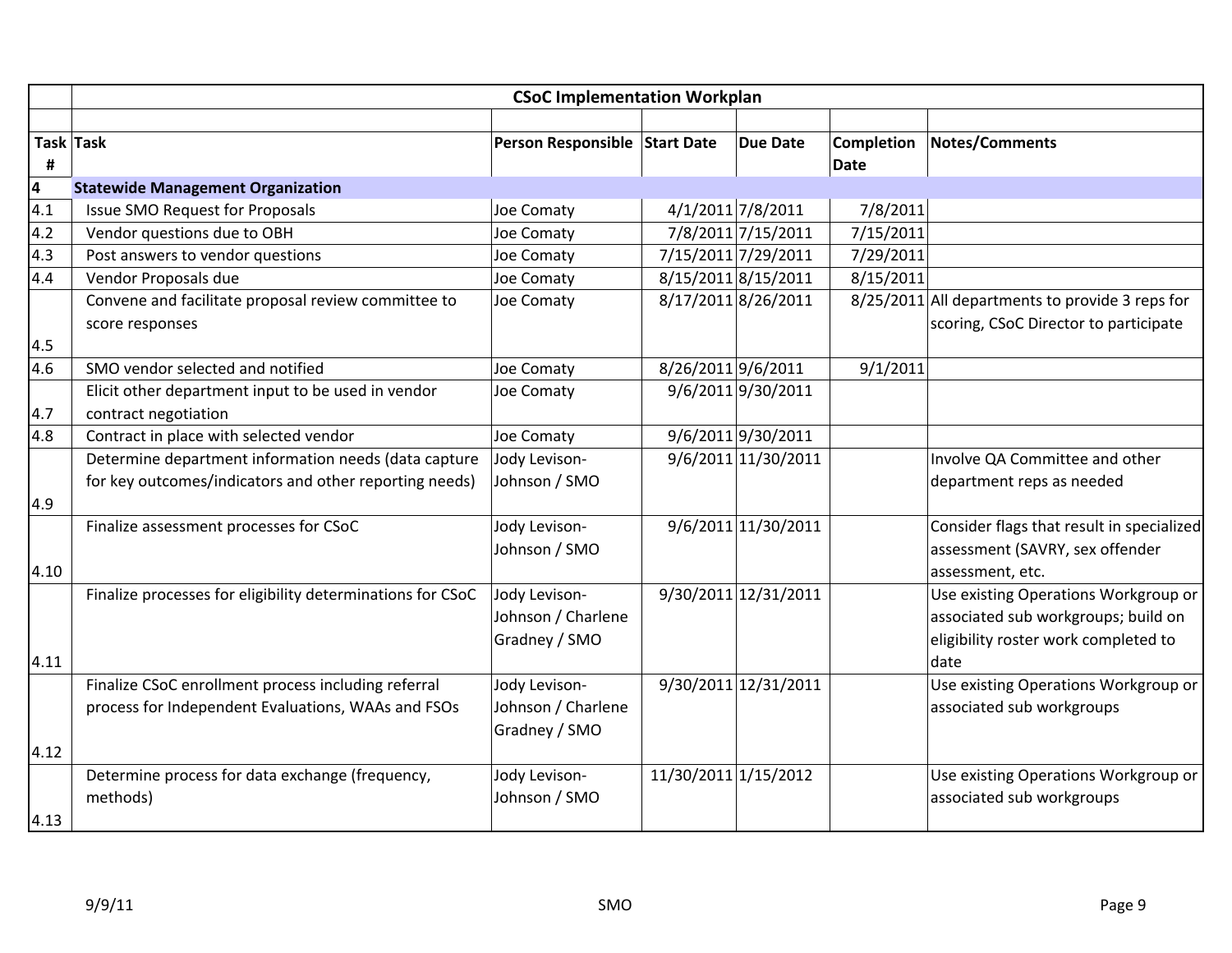|      | <b>CSoC Implementation Workplan</b>                     |                               |           |                      |            |                                        |  |  |
|------|---------------------------------------------------------|-------------------------------|-----------|----------------------|------------|----------------------------------------|--|--|
|      |                                                         |                               |           |                      |            |                                        |  |  |
|      | Task Task                                               | Person Responsible Start Date |           | <b>Due Date</b>      | Completion | <b>Notes/Comments</b>                  |  |  |
| #    |                                                         |                               |           |                      | Date       |                                        |  |  |
| 4    | <b>Statewide Management Organization</b>                |                               |           |                      |            |                                        |  |  |
|      | Ensure IT infrastructure is in place to meet department | SMO / Randy                   | 1/15/2012 | 2/28/2012            |            |                                        |  |  |
| 4.14 | mandates/requirements                                   | Lemoine                       |           |                      |            |                                        |  |  |
|      | Finalize invoicing/payment processes for CSoC           | Cindy Rives / SMO             |           | 1/1/2012 1/31/2012   |            | Finance Committee, Financial Stability |  |  |
|      |                                                         |                               |           |                      |            | <b>Workgroup, Operations Workgroup</b> |  |  |
|      |                                                         |                               |           |                      |            | involvement, build on work done to     |  |  |
| 4.15 |                                                         |                               |           |                      |            | date                                   |  |  |
|      | Determine department reporting needs and finalize       | Jody Levison-                 |           | 9/1/2011 1/31/2012   |            | Work with department reps              |  |  |
| 4.16 | process for reporting                                   | Johnson / SMO                 |           |                      |            |                                        |  |  |
|      | Establish appropriate financial monitoring and controls | Cindy Rives / Tony            |           | 11/1/2011 1/31/2012  |            | Finance Committee, Financial Stability |  |  |
|      |                                                         | Speier                        |           |                      |            | Workgroup, Operations Workgroup        |  |  |
| 4.17 |                                                         |                               |           |                      |            | involvement                            |  |  |
|      | Train SMO staff in CSoC specific topics/information     | Jody Levison-                 |           | 10/1/2011 12/31/2011 |            | Use developed training                 |  |  |
| 4.18 |                                                         | Johnson                       |           |                      |            | modules/trainers                       |  |  |
| 4.19 | Train SMO staff in CANS screening                       | John Lyons                    |           | 2/1/2012 2/28/2012   |            |                                        |  |  |
|      | <b>END OF PROJECT</b>                                   |                               |           |                      |            |                                        |  |  |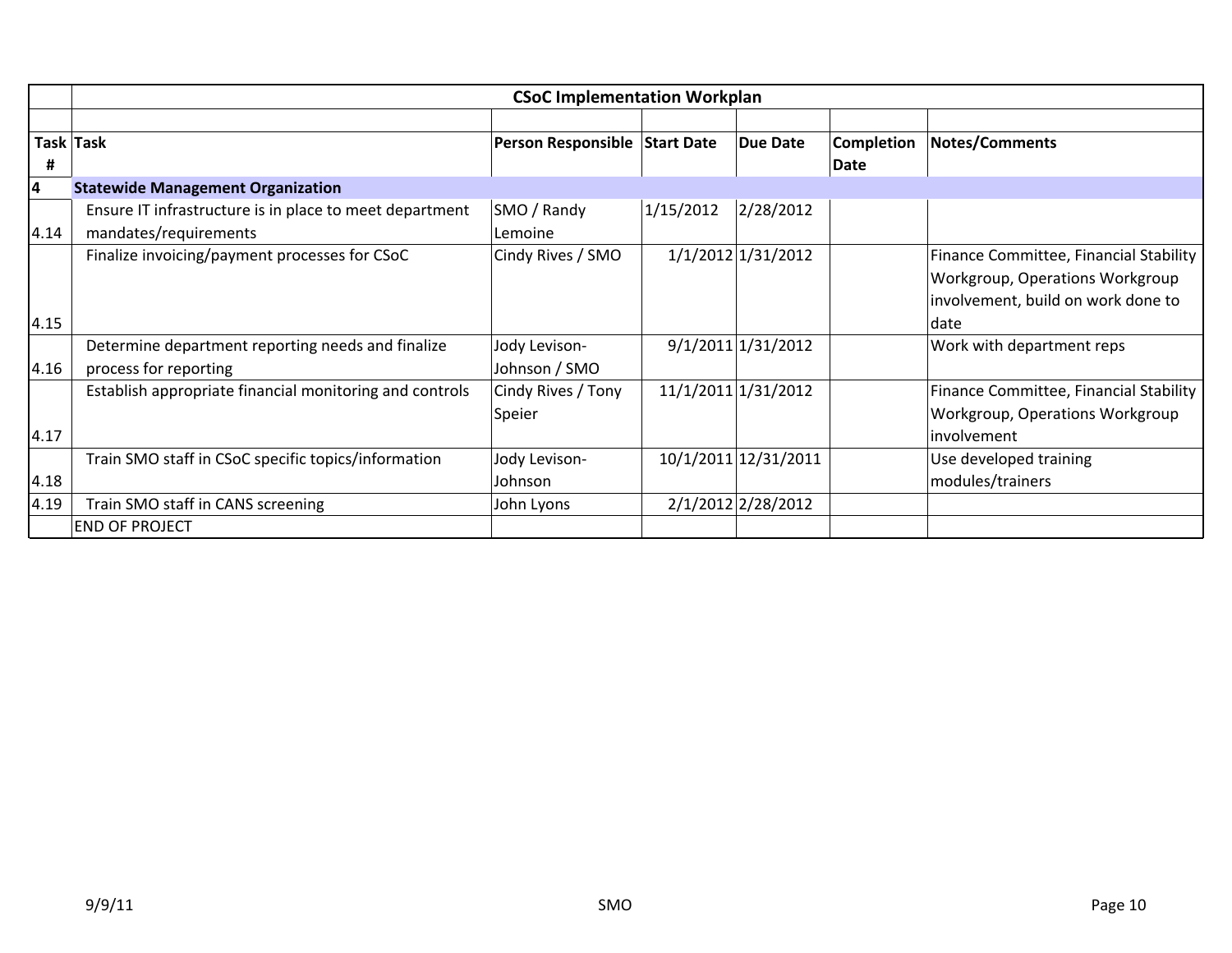|                 | <b>CSoC Implementation Workplan</b>                                 |                               |                      |                    |             |                                      |  |
|-----------------|---------------------------------------------------------------------|-------------------------------|----------------------|--------------------|-------------|--------------------------------------|--|
|                 |                                                                     |                               |                      |                    |             |                                      |  |
| Task Task       |                                                                     | Person Responsible Start Date |                      | <b>Due Date</b>    | Completion  | Notes/Comments                       |  |
| #               |                                                                     |                               |                      |                    | <b>Date</b> |                                      |  |
| $\frac{5}{5.1}$ | <b>Training</b>                                                     |                               |                      |                    |             |                                      |  |
|                 | Identify potential training topics and audiences                    | Janice Zube                   | 6/15/2011            | 8/31/2011          | 8/31/2011   |                                      |  |
|                 | Prioritize training topics                                          | Janice Zube                   | 8/31/2011            | 9/16/2011          |             | Obtain input from Governance Board,  |  |
| $5.2$           |                                                                     |                               |                      |                    |             | <b>CSoC Team and others</b>          |  |
|                 | Prioritize audiences                                                | Janice Zube                   | 9/16/2011            | 9/30/2011          |             | Obtain input from Governance Board,  |  |
| 5.3             |                                                                     |                               |                      |                    |             | <b>CSoC Team and others</b>          |  |
|                 | Develop specific training plan to address immediate                 | Janice Zube                   | 10/1/2011            | 10/31/2011         |             | Obtain input from Governance Board,  |  |
|                 | needs (including topics, trainers, audiences, dates)                |                               |                      |                    |             | <b>CSoC Team and others</b>          |  |
| 5.4             |                                                                     |                               |                      |                    |             |                                      |  |
|                 | Develop and deliver CSoC Fundamentals training to state Janice Zube |                               | 10/1/2011            | 11/30/2011         |             | Will be delivered by array of people |  |
| 5.5             | department staff                                                    |                               |                      |                    |             |                                      |  |
|                 | Develop and deliver CSoC Fundamentals training to                   | Janice Zube                   | 11/30/2011 1/31/2012 |                    |             |                                      |  |
| 5.6             | provider network                                                    |                               |                      |                    |             |                                      |  |
|                 | Develop and deliver training on service                             | <b>Darrell Montgomery</b>     | 10/1/2011 1/31/2012  |                    |             |                                      |  |
|                 | definitions/authorities for providers                               | / Jim Hussey / Ken            |                      |                    |             |                                      |  |
|                 |                                                                     | Saucier                       |                      |                    |             |                                      |  |
| 5.7             |                                                                     |                               |                      |                    |             |                                      |  |
|                 | Develop and deliver training on referral/authorization              | SMO                           |                      | 2/1/2012 2/28/2012 |             | Subject to change based on SMO plan  |  |
| 5.8             | processes                                                           |                               |                      |                    |             |                                      |  |
|                 | Develop and deliver training on billing practices                   | SMO                           |                      | 2/1/2012 2/28/2012 |             | Subject to change based on SMO plan  |  |
| 5.9             |                                                                     |                               |                      |                    |             |                                      |  |
|                 | Offer Wraparound Orientation sessions for all regions               | <b>Marlene Matarese</b>       |                      | 1/1/2012 1/31/2012 |             |                                      |  |
|                 |                                                                     | (Innovations                  |                      |                    |             |                                      |  |
|                 |                                                                     | Institute)                    |                      |                    |             |                                      |  |
| $5.10$          |                                                                     |                               |                      |                    |             |                                      |  |
|                 | Offer Wraparound Facilitation, Family Support                       | Marlene Matarese              |                      | 2/1/2012 2/28/2012 |             |                                      |  |
|                 | Organization and Community Fundamentals training for                | (Innovations                  |                      |                    |             |                                      |  |
|                 | all regions                                                         | Institute)                    |                      |                    |             |                                      |  |
| $5.11$          |                                                                     |                               |                      |                    |             |                                      |  |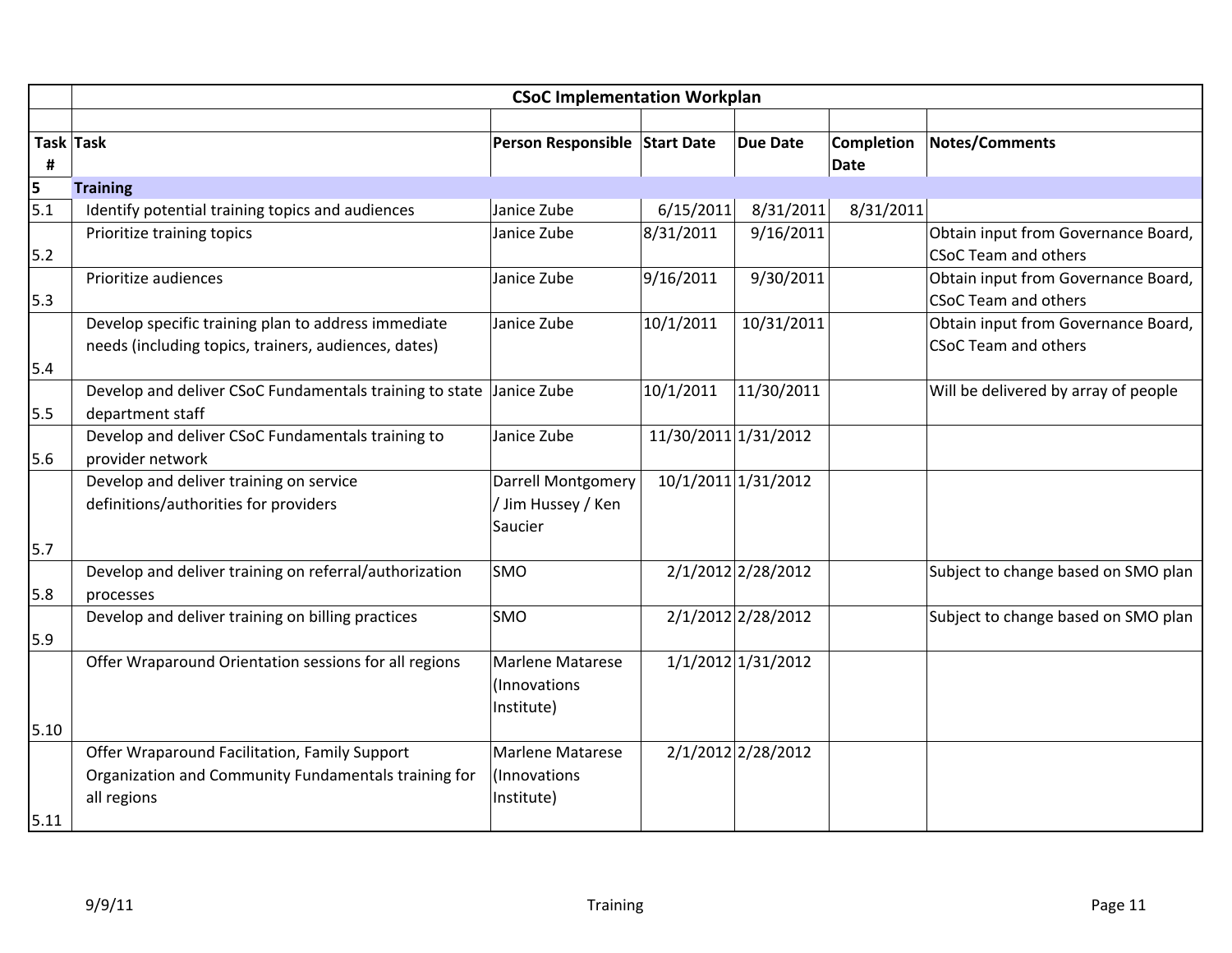|        | <b>CSoC Implementation Workplan</b>                                                                     |                                                |          |                     |                                  |                                                                                                                   |  |
|--------|---------------------------------------------------------------------------------------------------------|------------------------------------------------|----------|---------------------|----------------------------------|-------------------------------------------------------------------------------------------------------------------|--|
| #      | Task Task                                                                                               | Person Responsible Start Date                  |          | <b>Due Date</b>     | <b>Completion</b><br><b>Date</b> | Notes/Comments                                                                                                    |  |
| 5      | <b>Training</b>                                                                                         |                                                |          |                     |                                  |                                                                                                                   |  |
| 5.12   | Offer CANS training for WAAs, FSOs and<br>Agency/Community partners                                     | John Lyons                                     |          | 2/1/2012 2/28/2012  |                                  |                                                                                                                   |  |
|        | Offer introductory Cultural and Linguistic Competence<br>training for all regions                       | Vivian Jackson<br>(Georgetown                  |          | 2/1/2012 2/28/2012  |                                  |                                                                                                                   |  |
| 5.13   |                                                                                                         | University)                                    |          |                     |                                  |                                                                                                                   |  |
| 5.14   | Provide initial training to Local Coordinating Councils and CSoC Liaisons<br><b>Community Teams</b>     |                                                |          | 1/1/2012 3/31/2012  |                                  |                                                                                                                   |  |
| 5.15   | Conduct ongoing needs assessment process to identify<br>ongoing training needs                          | <b>CSoC Liaisons</b>                           | 3/1/2012 | $6/30/2012$ Ongoing |                                  |                                                                                                                   |  |
|        | Develop capacity and capability within state to deliver<br>ongoing Wraparound/FSO training and coaching | Jody Levison-<br>Johnson / Marlene<br>Matarese | 1/1/2012 | $6/30/2012$ Ongoing |                                  | At outset of Innovations contract<br>begin to identify within State capacity<br>for ongoing training and coaching |  |
| $5.16$ |                                                                                                         |                                                |          |                     |                                  |                                                                                                                   |  |
|        | <b>END OF PROJECT</b>                                                                                   |                                                |          |                     |                                  |                                                                                                                   |  |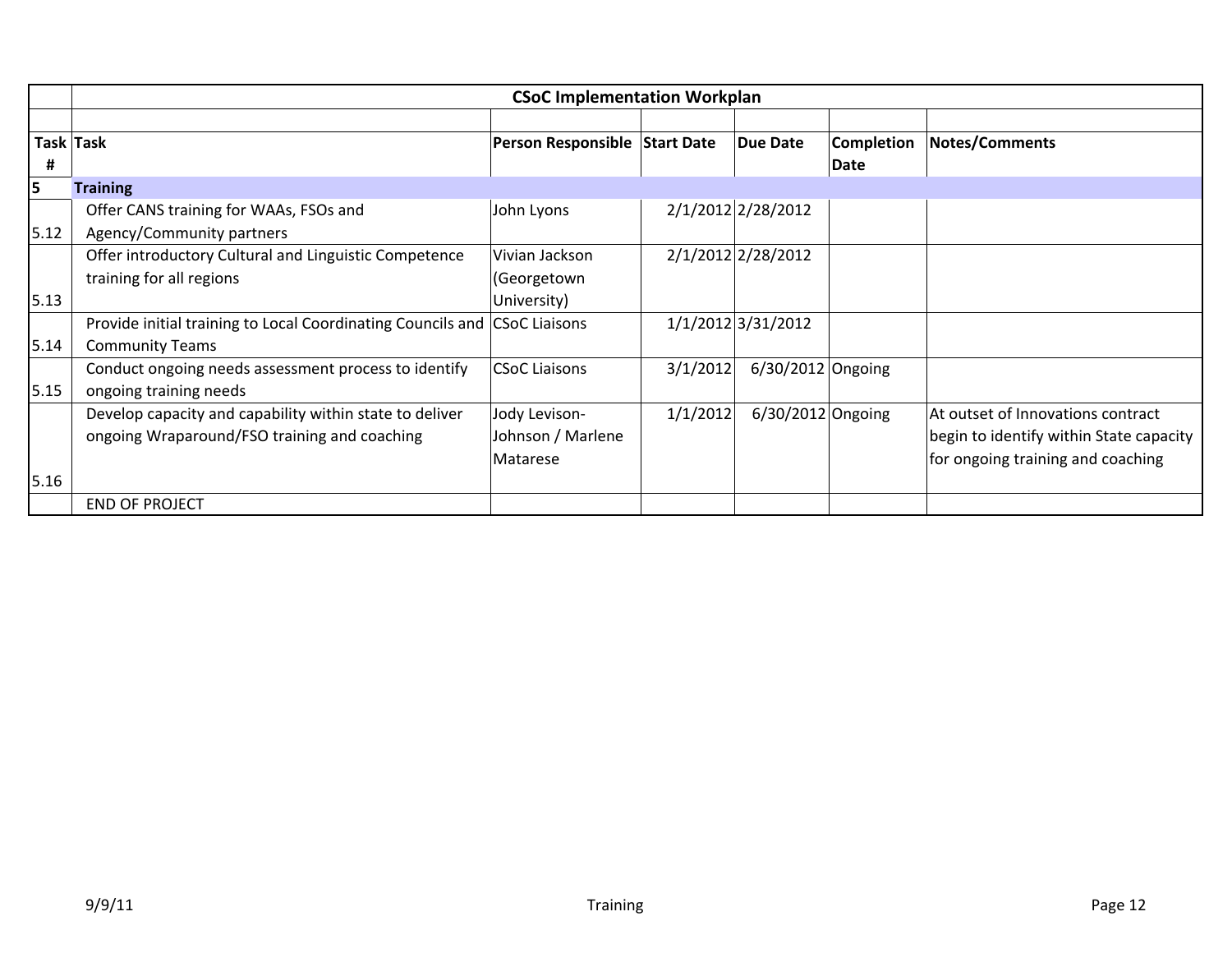|     | <b>CSoC Implementation Workplan</b>                                                                                                                                                          |                                                                                         |                      |                               |             |                                       |  |
|-----|----------------------------------------------------------------------------------------------------------------------------------------------------------------------------------------------|-----------------------------------------------------------------------------------------|----------------------|-------------------------------|-------------|---------------------------------------|--|
|     |                                                                                                                                                                                              |                                                                                         |                      |                               |             |                                       |  |
|     | Task Task                                                                                                                                                                                    | Person Responsible Start Date                                                           |                      | <b>Due Date</b>               | Completion  | <b>Notes/Comments</b>                 |  |
| #   |                                                                                                                                                                                              |                                                                                         |                      |                               | <b>Date</b> |                                       |  |
| 6   | <b>Cross-Departmental Collaboration</b>                                                                                                                                                      |                                                                                         |                      |                               |             |                                       |  |
| 6.1 | Conduct bi-weekly meetings with Executive Team or<br>others as determined by department to assist<br>departments with identification of internal procedures<br>that will be impacted by CSoC | CSoC Liaisons &<br><b>CSoC Director</b>                                                 |                      | 7/1/2011 10/31/2011 Ongoing   |             | Director to attend on a monthly basis |  |
|     | Develop department-specific workplans for CSoC<br>implementation activities                                                                                                                  | <b>CSoC Liaisons with</b><br><b>Department Exec</b><br>Team & other<br>department staff |                      | $9/1/2011$ 10/31/2011 Ongoing |             |                                       |  |
| 6.2 |                                                                                                                                                                                              |                                                                                         |                      |                               |             |                                       |  |
|     | Ensure collaboration and communication across                                                                                                                                                | CSoC Liaisons &                                                                         |                      | $9/1/2011$ 11/30/2011 Ongoing |             |                                       |  |
|     | departments to assign any identified issues to proper                                                                                                                                        | <b>CSoC Director</b>                                                                    |                      |                               |             |                                       |  |
| 6.3 | group or person                                                                                                                                                                              |                                                                                         |                      |                               |             |                                       |  |
| 6.4 | Report identified issues needing policy level intervention<br>to the Governance Board                                                                                                        | Jody Levison-<br>Johnson                                                                | 10/31/2011 6/30/2012 |                               | Ongoing     |                                       |  |
| 6.5 | Resolve policy level issues                                                                                                                                                                  | <b>State Governance</b><br>Board                                                        | 10/31/2011 6/30/2012 |                               | Ongoing     |                                       |  |
|     | Conduct monthly meetings with department Executive<br>Teams to ensure effective communication                                                                                                | <b>CSoC Director</b>                                                                    |                      | 7/1/2011 6/30/2012            | Ongoing     |                                       |  |
| 6.6 |                                                                                                                                                                                              |                                                                                         |                      |                               |             |                                       |  |
|     | Elicit feedback from State Governance Board members                                                                                                                                          | <b>DHH Deputy</b>                                                                       |                      | 11/1/2011 12/2/2011           |             | Will be ongoing                       |  |
| 6.7 | on CSoC Director performance                                                                                                                                                                 | Secretary                                                                               |                      |                               |             |                                       |  |
|     | <b>END OF PROJECT</b>                                                                                                                                                                        |                                                                                         |                      |                               |             |                                       |  |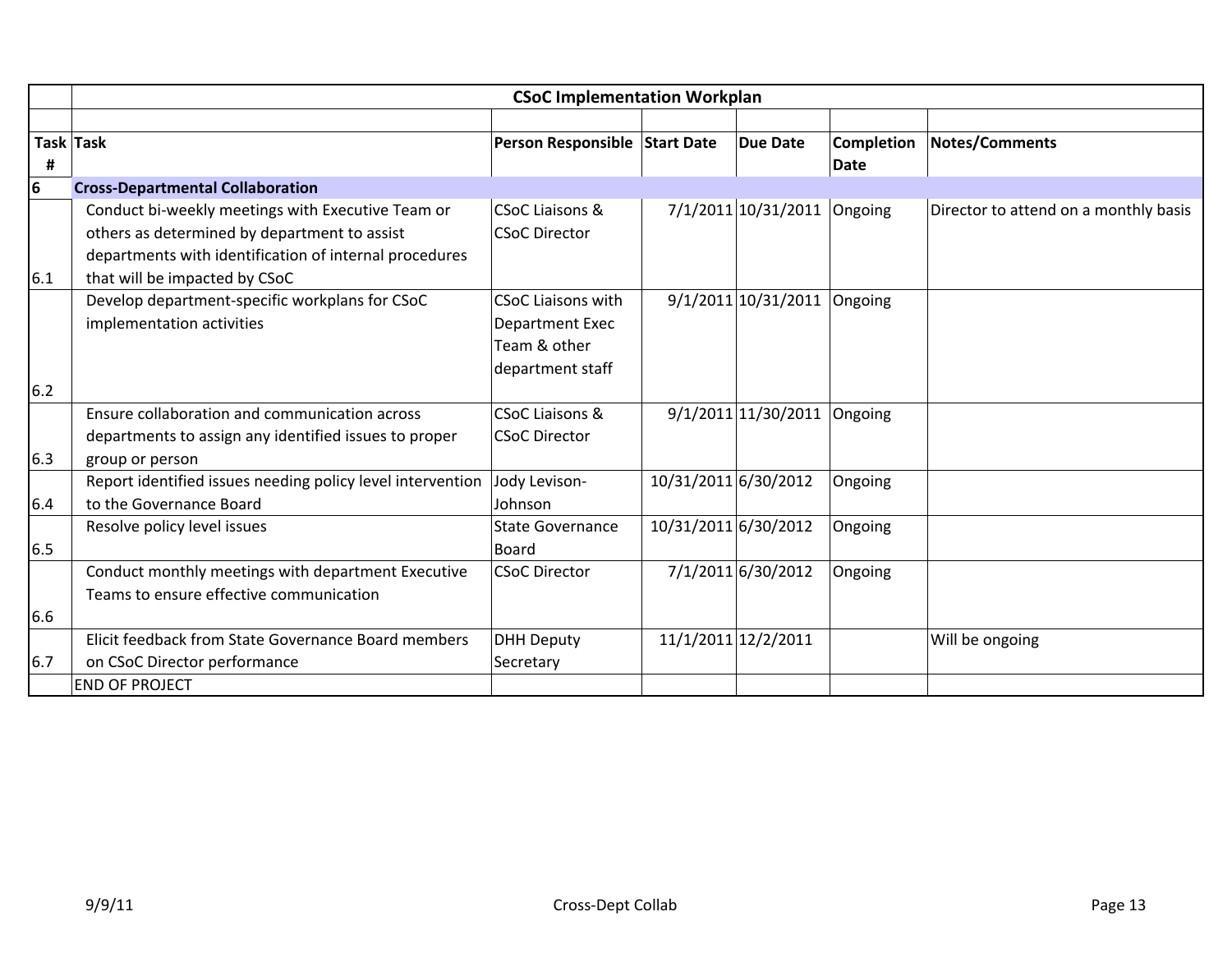|      | <b>CSoC Implementation Workplan</b>                                |                               |                      |                       |                   |                                     |  |
|------|--------------------------------------------------------------------|-------------------------------|----------------------|-----------------------|-------------------|-------------------------------------|--|
|      |                                                                    |                               |                      |                       |                   |                                     |  |
|      | Task Task                                                          | Person Responsible Start Date |                      | <b>Due Date</b>       | <b>Completion</b> | <b>Notes/Comments</b>               |  |
| #    |                                                                    |                               |                      |                       | <b>Date</b>       |                                     |  |
| 7    | <b>Family &amp; Youth Voice</b>                                    |                               |                      |                       |                   |                                     |  |
|      | Develop Family Lead role/responsibilities for CSoC Team            | Jody Levison-                 |                      | 7/1/2011 7/15/2011    | 7/15/2011         |                                     |  |
| 7.1  |                                                                    | Johnson                       |                      |                       |                   |                                     |  |
|      | Work with OBH Human Resources to develop Family Lead Jody Levison- |                               |                      | 8/1/2011 8/15/2011    | 8/8/2011          |                                     |  |
| 7.2  | job description                                                    | Johnson                       |                      |                       |                   |                                     |  |
|      | Recruit and Hire CSoC Family Lead                                  | Jody Levison-                 |                      | 8/15/2011 10/15/2011  |                   |                                     |  |
| 7.3  |                                                                    | Johnson                       |                      |                       |                   |                                     |  |
|      | Establish partnership with LA Federation of Families for           | Jody Levison-                 |                      | 8/29/2011 9/30/2011   | 8/29/2011         |                                     |  |
|      | Children's Mental Health and emerging LA Youth MOVE                | Johnson                       |                      |                       |                   |                                     |  |
| 7.4  | Chapter                                                            |                               |                      |                       |                   |                                     |  |
|      | Develop SCC Charter that defines purpose, roles and                | CSoC Family Lead &            |                      | 10/15/2011 11/15/2011 |                   | Vet through existing FSO workgroup  |  |
|      | responsibilities                                                   | <b>CSoC Director</b>          |                      |                       |                   | and with regional FSOs              |  |
| 7.5  |                                                                    |                               |                      |                       |                   |                                     |  |
|      | Form partnerships with other youth empowerment                     | Jody Levison-                 |                      | 8/1/2011 10/31/2011   |                   | Ex: LYLAC, LA chapter of Youth MOVE |  |
|      | programs/organizations as means to develop youth voice Johnson     |                               |                      |                       |                   |                                     |  |
| 7.6  | in the CSoC                                                        |                               |                      |                       |                   |                                     |  |
|      | Begin recruitment for Statewide Coordinating Council               | <b>CSoC Family Lead</b>       | 11/15/2011 1/1/2012  |                       |                   |                                     |  |
| 7.7  | (SCC)                                                              |                               |                      |                       |                   |                                     |  |
| 7.8  | Develop draft SCC charter and bylaws                               | <b>CSoC Family Lead</b>       |                      | 11/15/2011 12/31/2011 |                   |                                     |  |
| 7.9  | Hold initial SCC meeting                                           | <b>CSoC Family Lead</b>       |                      | 1/1/2012 1/31/2012    |                   |                                     |  |
|      | Work with FSOs to develop family and peer support                  | <b>CSoC Family Lead</b>       | 10/15/2011 1/31/2012 |                       |                   |                                     |  |
| 7.10 | services                                                           |                               |                      |                       |                   |                                     |  |
|      | Partner with FSOs to develop family & youth leadership             | <b>CSoC Family Lead</b>       |                      | 1/1/2012 1/31/2012    |                   |                                     |  |
| 7.11 | training                                                           |                               |                      |                       |                   |                                     |  |
|      | <b>END OF PROJECT</b>                                              |                               |                      |                       |                   |                                     |  |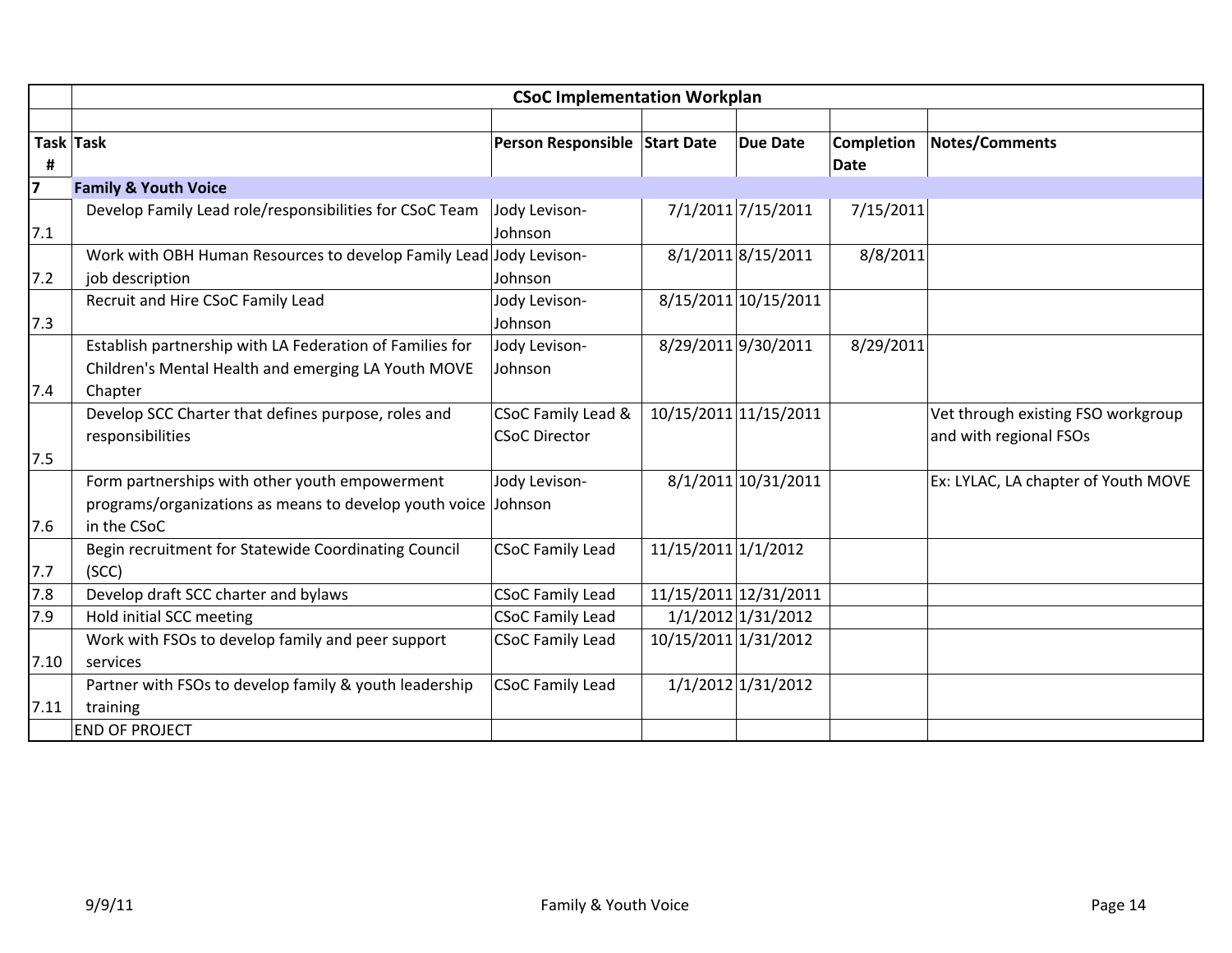|     | <b>CSoC Implementation Workplan</b>                   |                               |                     |                       |                   |                                        |  |
|-----|-------------------------------------------------------|-------------------------------|---------------------|-----------------------|-------------------|----------------------------------------|--|
|     |                                                       |                               |                     |                       |                   |                                        |  |
|     | Task Task                                             | Person Responsible Start Date |                     | <b>Due Date</b>       | <b>Completion</b> | <b>Notes/Comments</b>                  |  |
| #   |                                                       |                               |                     |                       | <b>Date</b>       |                                        |  |
| 8   | <b>Communications</b>                                 |                               |                     |                       |                   |                                        |  |
|     | Identify initial communications priorities            | <b>State Governance</b>       | 5/1/2011 7/8/2011   |                       |                   | 7/8/2011 Also based on work done by    |  |
| 8.1 |                                                       | Board                         |                     |                       |                   | <b>Communications Workgroup</b>        |  |
|     | Meet with DHH Bureau of Media & Communications        | Jody Levison-                 |                     | 7/26/2011 7/26/2011   | 7/26/2011         |                                        |  |
|     | regarding CSoC communication needs                    | Johnson                       |                     |                       |                   |                                        |  |
| 8.2 |                                                       |                               |                     |                       |                   |                                        |  |
|     | Formulate initial recommendations for communication   | Lisa Faust /                  | 7/26/2011 8/4/2011  |                       | 8/4/2011          |                                        |  |
|     | activities                                            | Jody Levison-                 |                     |                       |                   |                                        |  |
| 8.3 |                                                       | Johnson                       |                     |                       |                   |                                        |  |
|     | Present initial communications recommendations to     | Lisa Faust /                  | 8/5/2011 8/5/2011   |                       | 8/5/2011          |                                        |  |
|     | Governance Board for review and approval              | Jody Levison-                 |                     |                       |                   |                                        |  |
| 8.4 |                                                       | Johnson                       |                     |                       |                   |                                        |  |
|     | Develop next steps based on input and decisions from  | Lisa Faust /                  |                     | 8/8/2011 8/15/2011    |                   | 8/31/2011 Ensure adequate attention to |  |
|     | <b>Governance Board</b>                               | Jody Levison-                 |                     |                       |                   | outreach to Legislators                |  |
| 8.5 |                                                       | Johnson                       |                     |                       |                   |                                        |  |
|     | Develop and execute contract for Communications       | Lisa Faust /                  | 8/15/2011 9/15/2011 |                       |                   | Initial meeting with contractor held   |  |
|     | contractor                                            | Jody Levison-                 |                     |                       |                   | 9/8/11                                 |  |
| 8.6 |                                                       | Johnson                       |                     |                       |                   |                                        |  |
|     | Hold session with Governance Board members and        | Lisa Faust /                  |                     | 9/16/2011 10/15/2011  |                   |                                        |  |
|     | Communications contractor to gain input into approach | Jody Levison-                 |                     |                       |                   |                                        |  |
| 8.7 |                                                       | Johnson                       |                     |                       |                   |                                        |  |
|     | Work with Communications contractor to develop        | Lisa Faust /                  |                     | 10/15/2011 10/31/2011 |                   |                                        |  |
|     | communications plan                                   | Jody Levison-                 |                     |                       |                   |                                        |  |
|     |                                                       | Johnson / Yvonne              |                     |                       |                   |                                        |  |
| 8.8 |                                                       | Diaz Domingue                 |                     |                       |                   |                                        |  |
|     | <b>END OF PROJECT</b>                                 |                               |                     |                       |                   |                                        |  |